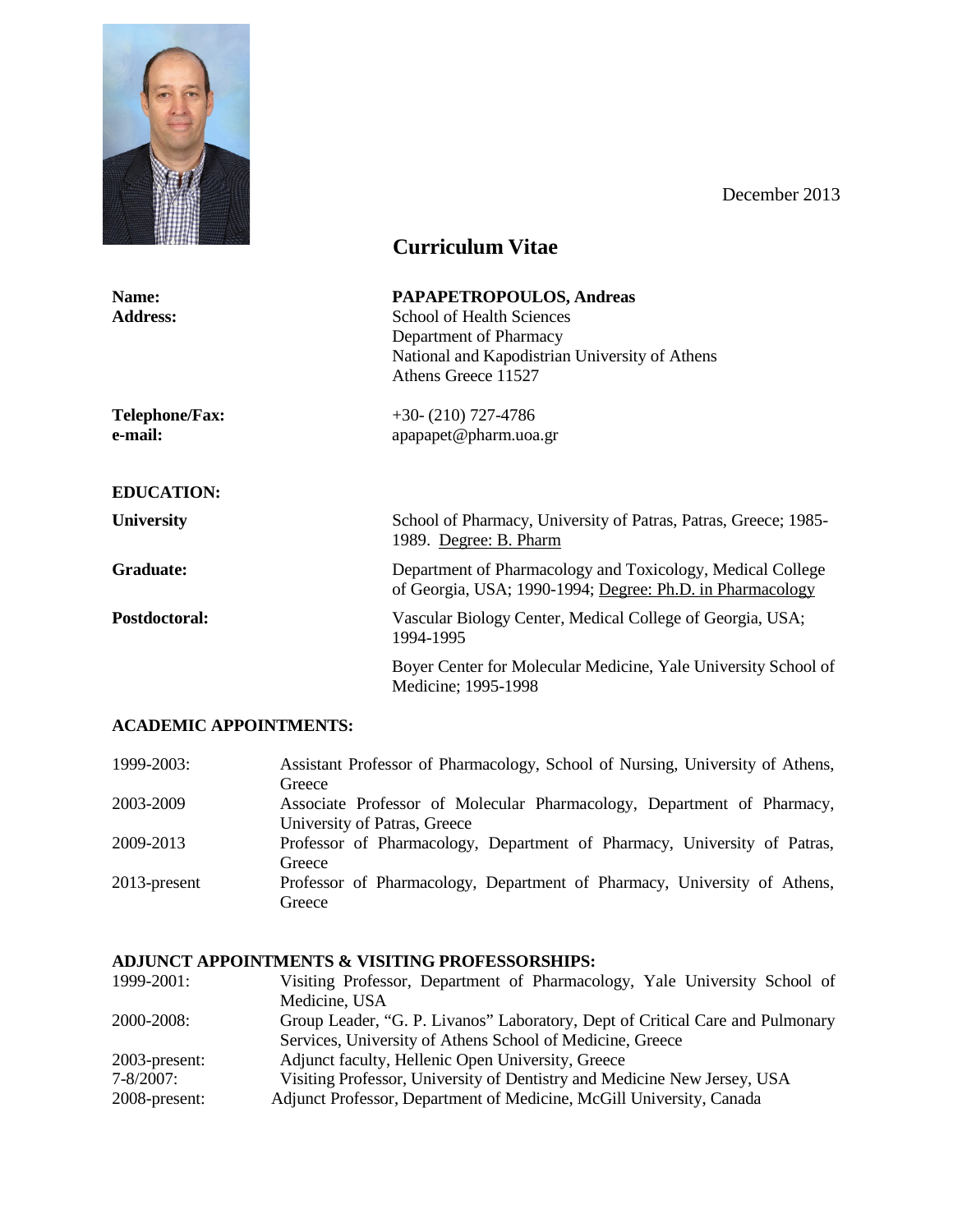| $2 - 6/2011$ :   | Visiting Professor, Biomedical Research Foundation of the Academy |  |  |  |  |  |
|------------------|-------------------------------------------------------------------|--|--|--|--|--|
|                  | of Athens, Greece                                                 |  |  |  |  |  |
| 2011-2013:       | Honorary Professor, Department of Pharmacology, University        |  |  |  |  |  |
|                  | of Maastricht, The Netherlands                                    |  |  |  |  |  |
| 2011-present     | Adjunct Professor, Department of Anesthesiology University of     |  |  |  |  |  |
|                  | Texas Medical Branch, Galveston, USA                              |  |  |  |  |  |
| $2012$ -present: | Affiliated Investigator, Biomedical Research Foundation of the    |  |  |  |  |  |
|                  | Academy of Athens, Greece                                         |  |  |  |  |  |

#### **Administrative appointments and other activities:**

| 2003-2007              | Elected Member of the Board, Greek Society for                   |  |  |  |
|------------------------|------------------------------------------------------------------|--|--|--|
| Pharmacology 2013-2015 | Greek Society for Pharmacology, President                        |  |  |  |
| 2006-present           | Director, Lab for Molecular Pharmacology, University of          |  |  |  |
| Patras 2005-2009 and   |                                                                  |  |  |  |
| 2011-2013              | Vice Chairman, Department of Pharmacy, University of Patras      |  |  |  |
| 2007                   | National Delegate, European Medicines Agency, Pediatric          |  |  |  |
| Committee 2007-present | European Medicines Agency expert                                 |  |  |  |
| 2009-present           | Pharmacopoeia Committee, National Drug Agency (Greece)           |  |  |  |
| 2010-2013              | Graduate Program Director, Department of Pharmacy, University of |  |  |  |
| Patras 2011-2015       | European Network on Gasotransmitters, Chair                      |  |  |  |
|                        |                                                                  |  |  |  |

**EDITORIAL BOARD MEMBER:** Vascular Pharmacology (1998-2010)

British Journal of Pharmacology (2009-present) Arteriosclerosis, Thrombosis and Vascular Biology (2010-present) Journal of Pharmacology & Experimental Therapeutics (2012-present)

#### **AWARDS & HONORS**

| 1988            | Award from the Greek National Scholarship Founation           |        |                                                                             |  |  |
|-----------------|---------------------------------------------------------------|--------|-----------------------------------------------------------------------------|--|--|
| 1992-94         | Scholarships from the American Hellenic Education Progressive |        |                                                                             |  |  |
|                 |                                                               |        | Association 1994 Ph.D. in Pharmacology with Distinction, Medical College of |  |  |
| Georgia         |                                                               |        |                                                                             |  |  |
| 1996-98         |                                                               |        | Fellow of the Patrick and Catherine Weldon Donaghue Medical                 |  |  |
| Foundation 2011 |                                                               | Fellow | of the American Heart Association                                           |  |  |
| 2012            |                                                               |        | Fellow of the British Pharmacological Society                               |  |  |

#### **MEMBERSHIP IN SOCIETIES:**

American Association for the Advancement of Science (1999) American Heart Association (2007) American Society for Biochemistry and Molecular Biology (2004) American Society for Pharmacology and Experimental Therapeutics (1993) American Physiological Society (2010) British Society for Pharmacology (2003) European Vascular Biology Organization (2011) North American Vascular Biology Organization (1996) Southeastern Pharmacology Society (1991) Greek Pharmacological Society (1998) Greek Union of Pharmacists (1998)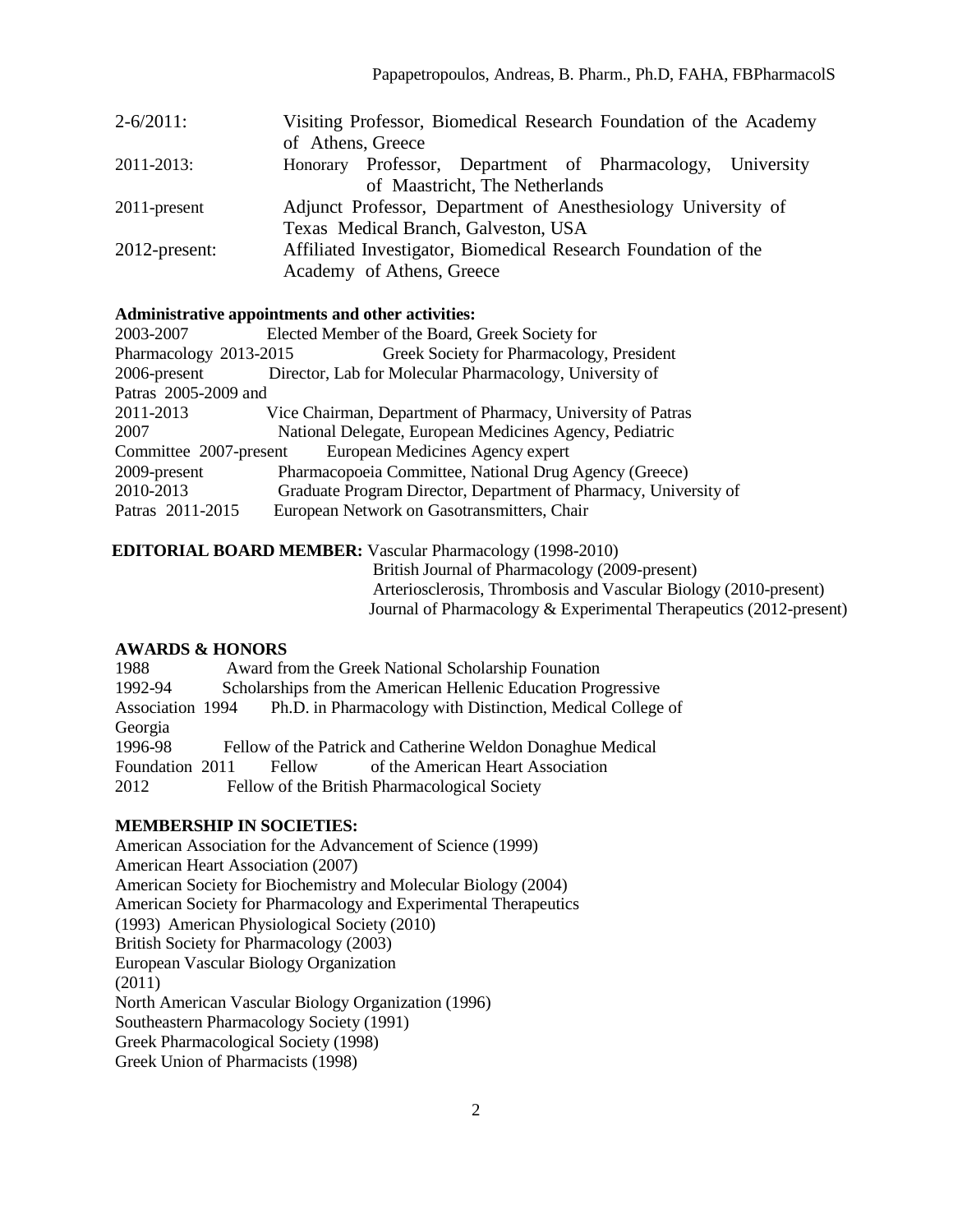## **PUBLICATIONS**

#### Review articles & commentaries

1. **Papapetropoulos, A.,** R. D. Rudik and W.C. Sessa. Molecular and cellular control of nitric oxide synthases in the cardiovascular system. *Cardiovasc. Res.* 43:509-520, 1999

2. Andreopoulos, S and **A. Papapetropoulos**. Molecular aspects of soluble guanylyl cyclase regulation. *Gen. Pharmacol*. 34: 147-157, 2000.

3. S. Tsigkos, M . Koutsilieris and **A. Papapetropoulos**. Angiopoieitns in angiogenesis and beyond. *Expert Opin. Investig. Drugs* 12:933-941, 2003.

4. **A. Papapetropoulos** A ginseng-derived ERβ agonist (Rb1 ginsenoside) attenuates capillary morphogenesis. *Br. J. Pharmacol* 152:172-174, 2007 (commentary)

5. C. Szabo and **A. Papapetropoulos**. Hydrogen sulfide and angiogenesis: mechanisms and applications *Br. J. Pharmacol*. 164:853-65, 2011.

6. K. Módis, E. Bos, E. Calzia, H. van Goor, Harry; C. Coletta, **A. Papapetropoulos**, M. Hellmich, P. Radermacher; F. Bouillaud, C. Szabo. Regulation of Mitochondrial Function by Hydrogen Sulfide. Part II. Pathophysiological and Therapeutic Aspects *Br. J. Pharmacol In press*

### Research Papers

- 1. **Papapetropoulos A**, Burch SE, Topouzis S, Catravas JD Radiation induced alterations in angiotensin converting enzyme activity in cultured bovine pulmonary arterial endothelial cells. Toxicol. Appl. Pharmacol. 120: 96-105, 1993.
- 2. Marczin N, **Papapetropoulos A**, Catravas JD Prevention of nitric oxide synthase induction in vascular smooth muscle cells by microtubule depolymerizing agents. Br. J. Pharmacol. 109: 603-605, 1993.
- 3. Marzcin N, **Papapetropoulos A**, Catravas JD Tyrosine kinase inhibitors suppress endotoxin and IL-1β-induced NO synthesis in aortic smooth muscle cells. Am. J. Physiol. (Heart Circ. Physiol. 34) 265:H1014-H1018, 1993.
- 4. **Papapetropoulos A**, Marczin N, Snead MD, Cheng C, Milici A, JD Catravas Smooth muscle cell responsiveness to nitrovasodilators in hypertensive and normotensive animals. Hypertension 23: 476- 484, 1994.
- 5. Snead MD, **Papapetropoulos A**, Carrier GO, Catravas JD Isolation and culture of enthothelial cells from mesenteric vascular bed. Meth. Cell Sci. 17: 257-262, 1995.
- 6. **Papapetropoulos A**, Marczin N, Mora G, Milici A, Murad F, Catravas JD Regulation of vascular smooth muscle soluble guanylate cyclase activity, mRNA and protein levels by cAMP-elevating agents. Hypertension 26: 696-704, 1995.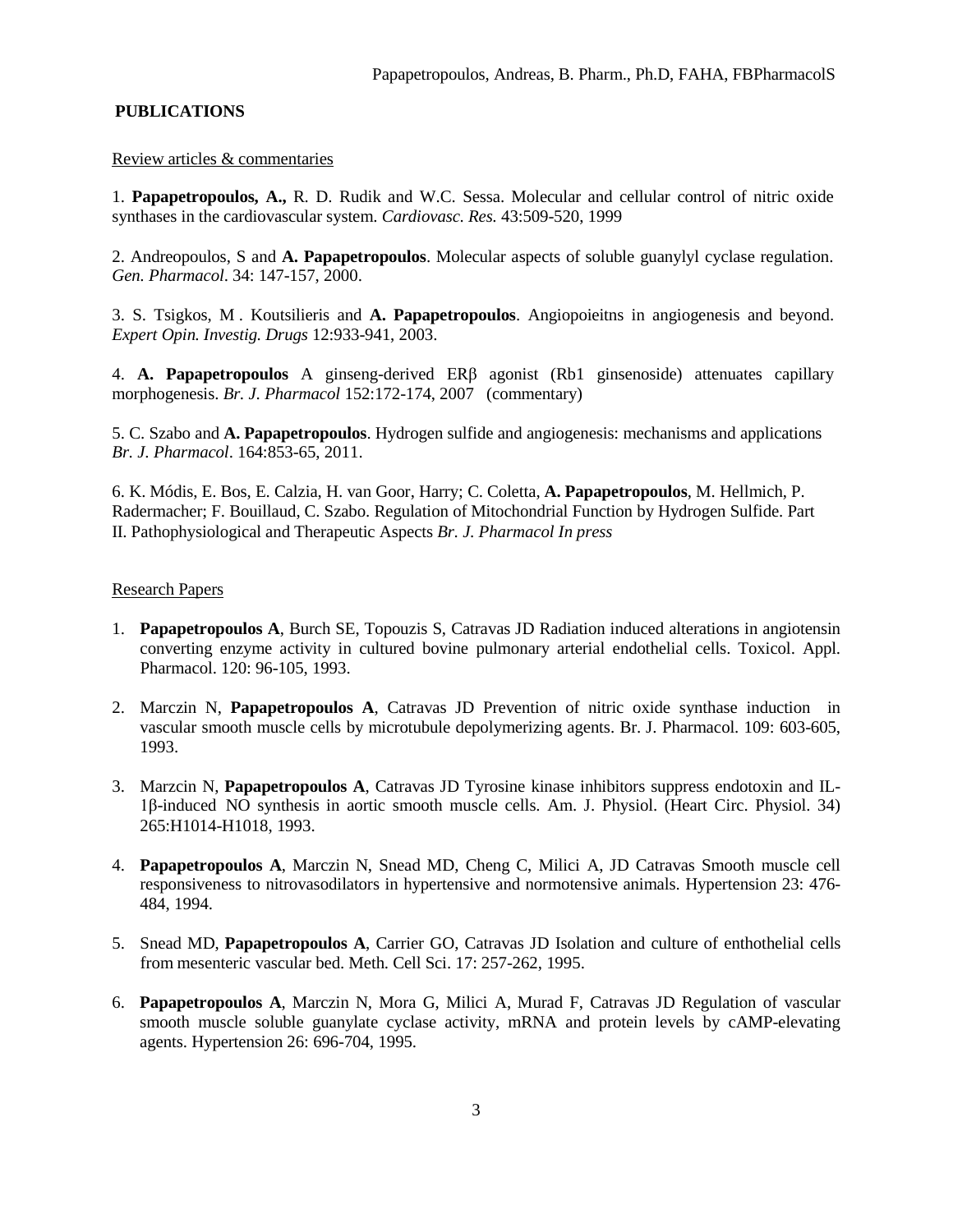- 7. Ramamoorthy JD, Ramamoorthy S, **Papapetropoulos A**, Catravas JD, Leibach FH, Ganapathy V Cyclic AMP-independent upregulation of the human serotonin transporter by staurosporine in choriocarcinoma cells. J. Biol. Chem. 270: 17189-17195, 1995.
- 8. Mohamed G, **Papapetropoulos A**, Caldwell RW, Ulrich D, Catravas JD, Tuttle RR HP-228, a novel synthetic peptide inhibits the induction of nitric synthase. J. Pharm. Exp. Ther. 275: 584-591, 1995.
- 9. Ryan JW, **Papapetropoulos A**, Ju H, Denslow ND, Antonov A, Vrmani R, Kolodgie FD, Gerrity RG, Catravas JD. Aminopeptidase P is disposed on human endothelial cells. Immunopharmacology. 32: 149-152, 1996.
- 10. **Papapetropoulos A**, G Y Go, Murad F, Catravas JD Mechanisms of tolerance to sodium nitroprusside in rat cultured aortic smooth muscle cells. Br. J. Pharmacol. 117: 147-155, 1996.
- 11. **Papapetropoulos A**, Cziraki A, Rubin JW, Stone CD, Catravas JD cGMP accumulation and gene expression of soluble guanylate cyclase in human vascular tissue. J. Cell Physiol. 167: 213-221, 1996.
- 12. **Papapetropoulos A**, Ryan JW, Antonov A, Virmani R, Kolodgie FD, Gerrity RG, Catravas JD Human aortic endothelial cell aminopeptidase N. Immunopharmacology 32: 153-156, 1996.
- 13. **Papapetropoulos A**, Abou-Mohamed G, Marczin N, Murad F, Caldwell RW, Catravas JD Downregulation of nitrovasodilator-induced cGMP accumulation in smooth muscle cells exposed to endotoxin or interleukin-1β. Br. J. Pharmacol. 118:1359-1366, 1996.
- 14. **Papapetropoulos A**, Antonov A, Virmani R, Kolodgie FD, Munn DH, Marczin N, Ryan JW, Gerrity RG, Catravas JD Monocyte and cytokine-induced downregulation of angiotensin converting enzyme activity in cultured human and porcine enthothelial cells. Circ. Res. 79: 512-523, 1996.
- 15. Marczin N, Jilling T, **Papapetropoulos A**, Go C, Catravas JD Cytoskeleton-dependent activation of the inducible nitric oxide synthase in cultured rat aortic smooth muscle cells. Br. J. Pharmacol. 118: 185-194, 1996.
- 16. Marczin N, Antonov, **Papapetropoulos A**, Munn DH, Virmani R, Kolodgie FD, Gerrity RG, Catravas JD Monocyte-induced downregulation of nitric oxide synthase in cultured aortic endothelial cells. Arterioscler. Thromb. Vasc. Biol. 16: 1095-1103, 1996.
- 17. **Papapetropoulos A**, Elmore LA, Catravas JD Relationship between volume of bathing medium and ectoenzyme activity in monolayers of cultured bovine pulmonary arterial endothelial cells. Am. J. Physiol. 271: L464-L469, 1996.
- 18. **Papapetropoulos A**, Desai KM, Rudic RD, Mayer B, Zhang R, Ruiz-Torres MP, Garcia-Cardena G, Madri JA, Sessa WC. Nitric oxide synthase inhibitors attenuate transforming growth factor  $\beta$ 1stimulated capillary organization in vitro. Am. J. Pathol.,150:1835-1844, 1997
- 19. **Papapetropoulos, A.,** G. García-Cardeña, J.A. Madri and W. C. Sessa. Nitric oxide production contributes to the angiogenic properties of vascular endothelial growth factor in human endothelial cells. J. Clin. Invest*.* 100:3131-3139, 1997.
- 20. **Papapetropoulos, A**., N. Marczin and J.D. Catravas. Cross-tolerance between endogenous nitric oxide and exogenous nitrovasodilators. Eur. J. Pharmacol. 344:313-321, 1998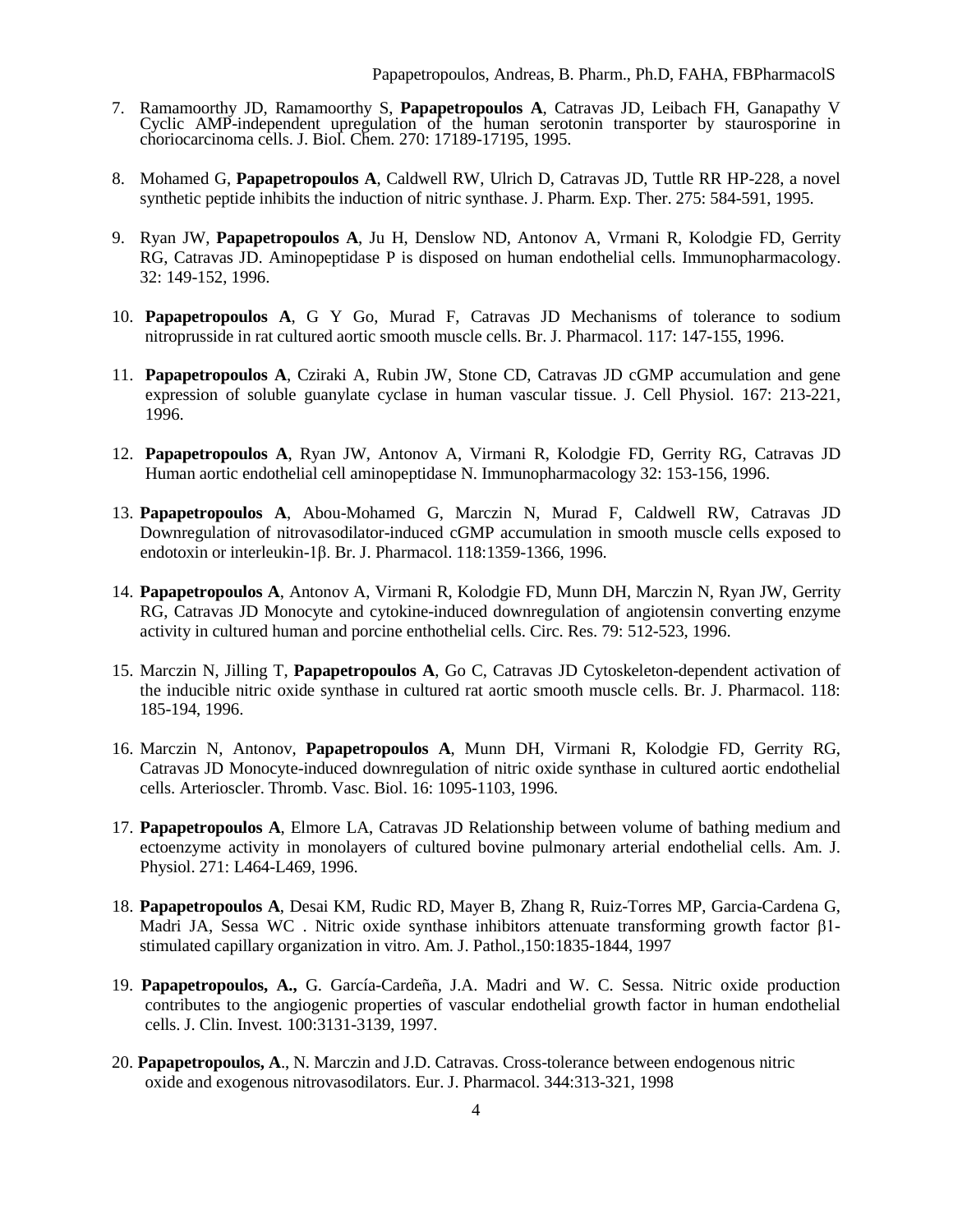- 21. Marczin, N, C.Y. Go, **A. Papapetropoulos** and J.D. Catravas. Induction of nitric oxide synthase by protein synthesis inhibition in aortic smooth muscle cells. Br. J. Pharmacol*.* 123:1000-1008, 1998.
- 22. Abou-Mohamed, G., **A. Papapetropoulos**, J.D. Catravas and R.W. Caldwell. Zinc inhibits nitric oxide formation in response to lipopolysaccharides: implication in its anti-inflammatory activity. Eur. J. Pharmacol*.* 341: 265-272, 1998.
- 23. **Papapetropoulos, A**., P. Piccardoni, G. Cirino, M. Bucci, R. Sorrentino, C. Cicala, K. Johnson, V. Zachariou, W. C. Sessa and D.C. Altieri. Hypotension and inflammatory gene expression triggered by factor Xa-nitric oxide signalling. Proc. Natl. Acad. Sci USA 95:4738-4742, 1998
- 24. García-Cardeña, G., R. Fan, V. Shah, R. Sorrentino, G. Cirino, A. **Papapetropoulos** and W. C. Sessa. Dynamic activation of nitric oxide synthase by Hsp90. *Nature* 392:821- 824, 1998
- 25. Hoque, A.M., **A. Papapetropoulos**, R.C. Venema, J.D. Catravas and L.C. Fucks. Effects of antisense oligonucleotide to iNOS on hemodynamic and vascular changes induced by LPS. *Am. J. Physiol*. 275: H1078-1083, 1998

26. Sierra-Honigmann M.R., A. K. Nath, C. Murakami, G. Garcia-Cardeña, **A.Papapetropoulos** W. C. Sessa, L.A. Madge, J. S. Schechner, M.B. Schwabb, P.J. Polverini and J. Flores-Riveros. Biological action of leptin as an angiogenic factor. *Science* 281: 1683-1686, 1998.

27. Wang, X. H., M. Lu, Y. Gao, **A. Papapetropoulos**, W. C. Sessa and W. H. Wang. Neuronal nitric oxide synthase is expressed in principle cell of collecting duct. *Am . J. Physiol*. 275: F395-399, 1998.

28. **Papapetropoulos, A**., G. García-Cardeña, T. J. Dengler, P.C. Maisonpierre, G. D. Yancopoulos and W. C. Sessa. Direct actions of angiopoeitin-1 on vascular endothelium: evidence for modulation of angiogenesis. *Lab. Invest*. 79:213-223, 1999

29. Fulton, D., J.P. Gratton, T.J. McCabe, J. Fontana, Y. Fujio, K.Walsh, T.F. Franke**, A. Papapetropoulos** and W.C. Sessa. Regulation of endothelium-derived nitric oxide production by Akt. *Nature* 399:597-601, 1999

30. Sowa, G., J. Liu, A. **Papapetropoulos**, M. Rex-Haffner, T.E. Hughes and W.C. Sessa. Trafficking of endothelial nitric oxide synthase in living cells. Quantitative evidence supporting the role of palmitoylation as a kinetic trapping mechanism limiting membrane diffusion*. J. Biol. Chem.* 274:22524- 22531, 1999

31.Shah, V, M. Toruner, F. Haddad, G. Cadelina, **A. Papapetropoulos**, K. Choo, W. C. Sessa and R.J. Groszmann. Impaired endothelial nitric oxide activity associated with increased caveolin binding in experimental liver cirrhosis. *Gastroenterology* 117: 1222-1228, 1999

32. Fulton, D., **A. Papapetropoulos**, X. Zhang. J.D. Catravas, T. H. Hinze and W.C. Sessa. Quantification of eNOS mRNA levels in the canine cardiac vasculature by competative PCR. *Am. J. Physiol.* 278: H658-665, 2000

33. S.E. Orfanos, J.B. Parkerson, X. Chen, E.L. Fisher, C. Glynos, **A. Papapetropoulos** and J. D. Catravas. Pulmonary endothelial angiotensin converting enzyme dysfunction in Watanabe heritable hyperlipidemic rabbits in vivo. *Am. J. Physiol*. *Lung Cell Mol Physiol* 278:L 1280-L 1288, 2000.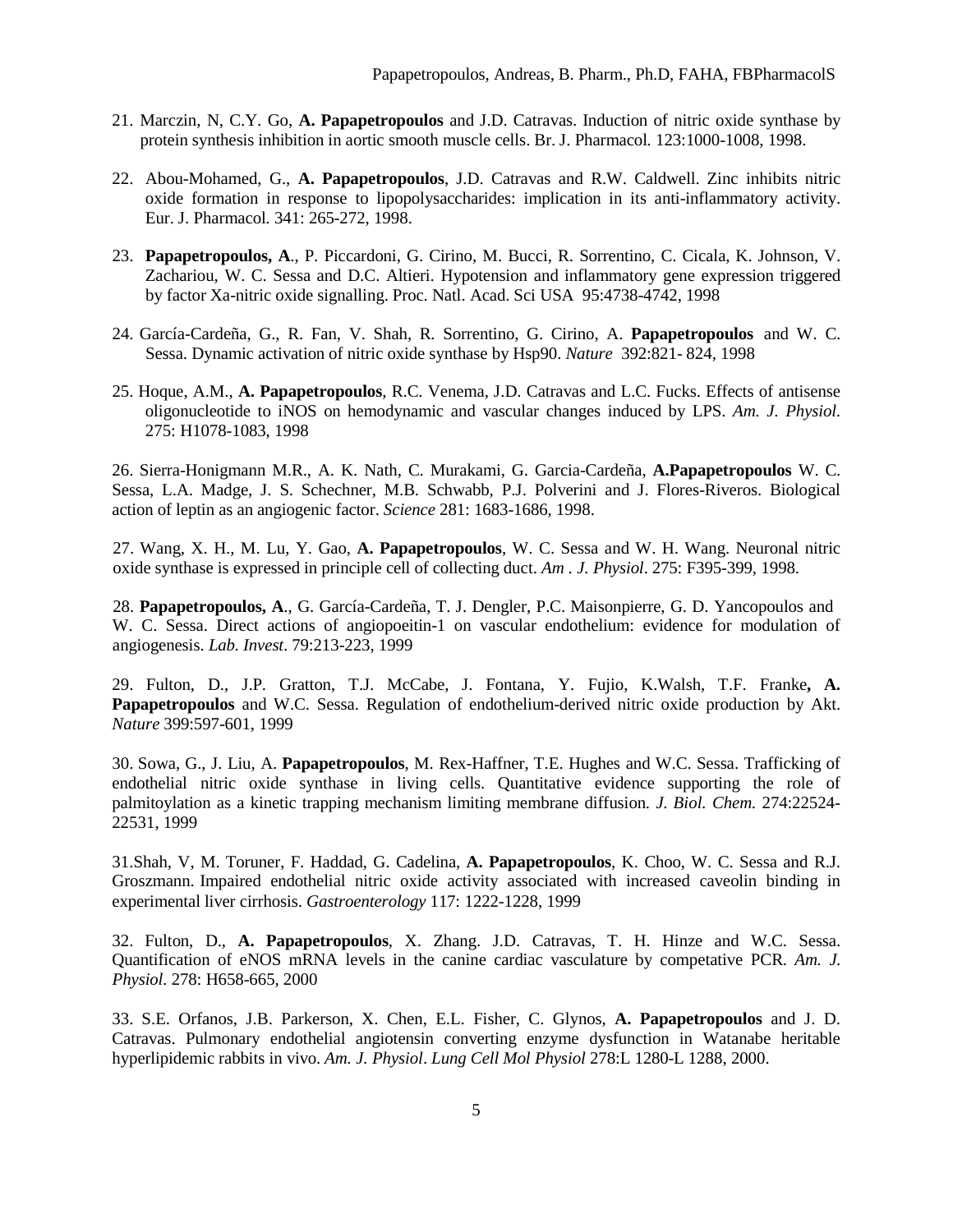34. **A. Papapetropoulos**, D. Fulton, K. Mahboubi, D. O' Connor, F. Li, D.C. Altieri and W.C. Sessa. Angiopoietin-1 inhibits endothelial cell apoptosis via Akt/survivin expression. *J. Biol. Chem*..275:9102- 9105, 2000

35. A. Xagorari, **A. Papapetropoulos**, A. Mavromatis, M. Economou, T. Fotsis and Ch. Roussos. Luteolon Inhibits an Endotoxin-Stimulated Phosphorylation Cascade and Proinflammatory Cytokine Production in Macrophages. *J. Pharmacol. Exp. Ther*. 296:181-187, 2001.

36. I. Kosmidou, A. Xagorari, Ch. Roussos, **A. Papapetropoulos**. Reactive oxygen species stimulate VEGF production from C2C12 skeletal myotubes through a PI3K/Akt pathway. *Am J Physiol Lung Cell Mol Physiol* 280:L585-L592, 2001.

37. **A. Papapetropoulos**, S. Andreopoulos, C.Y. Go, A. Hoque, L.C.Fuchs, J.D. Catravas. Regulation of the nitric oxide synthase-nitric oxide-cGMP pathway in rat mesenteric endothelial cells*.J Appl Physiol* 91:2553-2560, 2001.

38. A. Kotanidou, A. Xagorari, E. Bagli, P. Kitsanta, T. Fotsis, **A. Papapetropoulos**, Ch. Roussos. Luteolin reduces lipopolysaccharide-induced lethal toxicity and expression of proinflammatory molecules in mice. *Am J Respir Crit Care Med* 165:818-823, 2002

39. I. Kosmidou, T. Vassilakopoulos, A. Xagorari, S. Zakynthinos, **A. Papapetropoulos**, Ch. Roussos. Production of interleukin –6 by skeletal myotubes:role of reactive oxygen species *Am. J. Resp. Cell Mol. Biol*.. 26:587-593, 2002

40. A. Xagorari, Ch. Roussos and **A. Papapetropoulos**. Inhibition of LPS-stimulated pathways in macrophages by the flavonoid luteolin *Br. J. Pharmacol.* 136:1058-1064, 2002

41. L. Pizurki, Z. Zhou, K. Glynos, C. Roussos and **A. Papapetropoulos**. Angiopoietin-1 inhibits endothelial permeability, neutrophil adherence and IL-8 production. *Br. J. Pharmacol*. 139:329-336, 2003.

42. **A. Papapetropoulos**, D. Fulton, J. Fontana, T. J. McCabe, S. Joellner, G. G. Cardena, Z. Zhou, J-P Gratton and W. C. Sessa. Vanadate is a potent activator of endothelial nitric oxide synthase: evidence for the role of the serine/threonine kinase Akt and hsp90*. Mol. Pharmacol.* 65: 407-415, 2004

43. Z. Zhou, S. Gross, C. Roussos, S Meurer, W. Müller-Esterl and **A. Papapetropoulos**. Structural and functional characterization of the dimerization region of soluble guanylyl cyclase. *J. Biol. Chem*. 279:24935-24943, 2004

44. N**.** Papapetropoulos, Z**.** Zhou, C**.** Roussos, P**.** Goumas and **A. Papapetropoulos.** Effects of modulation of the NO/cGMP pathway in tumor cell lines derived from the upper airway tract*. Pharmacology* 72: 167-176, 2004

45. H. Loutrari, M. Hatziapostolou, V. Skouridou, E. Papadimitriou., C. Roussos, F.N. Kolisis and **A. Papapetropoulos**. Perillyl alcohol inhibits angiogenesis *in vitro* and *in vivo*. *J. Pharmacol. Exp. Ther*. 311: 568-575, 2004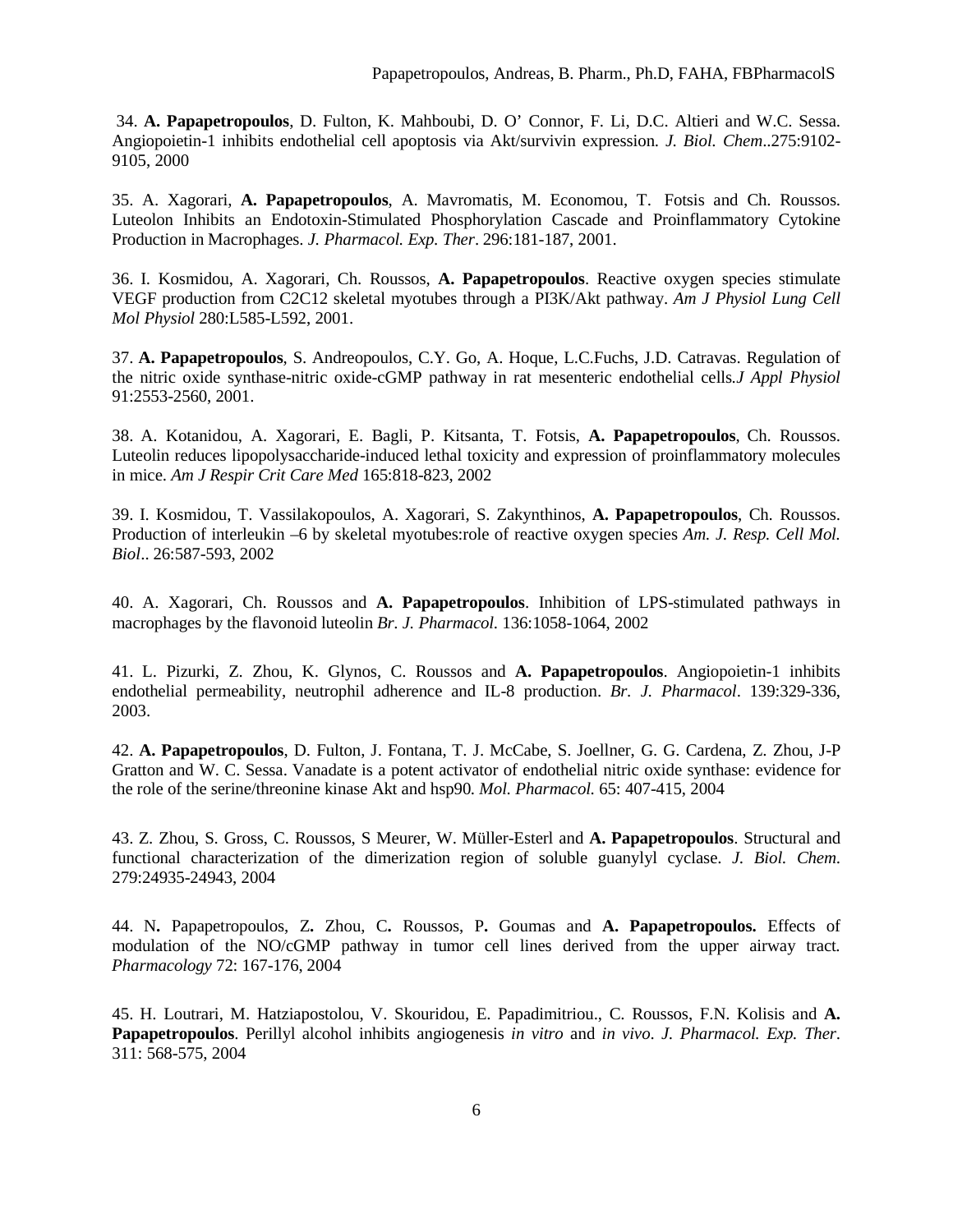46. A. Pyriochou and **A. Papapetropoulos**. Soluble guanylyl cyclase: more secrets revealed. *Cell Signal*. 17: 407-413, 2005

47. Roviezzo F, Tsigkos S, Kotanidou A, Bucci M, Brancaleone V, Cirino G, and **A. Papapetropoulos** Angiopoietin-2 causes inflammation in vivo by promoting vascular leakage. *J Pharmacol Exp Ther*. 314: 738-744, 2005

48. **Papapetropoulos A,** Zhou Z, Gerassimou C, Yetik G, Venema RC, Roussos C, Sessa WC, and Catravas JD. Interaction between hsp90 and soluble guanylyl cyclase: physiological significance and mapping of the domains mediating binding. *Mol Pharmacol.* 68:1133-41, 2005.

49. **Papapetropoulos A,** Simoes DC, Xanthou G, Roussos C, and Gratziou C. Soluble guanylyl cyclase expression is reduced in allergic asthma. *Am J Physiol Lung Cell Mol Physiol.* 290:L179-84, 2006

50. Kalomenidis I, Kollintza A, Sigala I, **Papapetropoulos A**, Papiris S, Light RW, and Roussos CR. Angiopoietin-2 levels are elevated in exudative pleural effusions. *Chest*. 129:1259-66, 2006.

51. Tsigkos S, Zhu Z, Kotanidou A, Fulton D, Zakynthinos S, Roussos C and **A. Papapetropoulos A.** Regulation of Ang2 release by PTEN/PI3-kinase/Akt in lung microvascular endothelial cells. *J Cell Physiol* 207:506-11, 2006

52. Psarras S, Volonaki E, Skevaki CL, Xatzipsalti M, Bossios A, Pratsinis H, Tsigkos S, Gourgiotis D, Constantopoulos AG, **Papapetropoulos A**, Saxoni-Papageorgiou P, Papadopoulos NG. Vascular endothelial growth factor-mediated induction of angiogenesis by human rhinoviruses. *J Allergy Clin Immunol.* 117:291-7, 2006

53. A. Kotanidou, H. Loutrari, E. Papadomichelakis, K Glynos, A. Armaganidis, **A. Papapetropoulos**, Ch. Roussos and S. E. Orfanos. Inhaled activated protein C attenuates lung injury induced by (aerosolised) endotoxin in mice. *Vasc. Pharmacol.* 45:134-40, 2006

54. H. Loutrari, S**.** Magkouta, A**.** Pyriochou, V**.** Koika, F**.** N. Kolisis, **A. Papapetropoulos** and Ch**.** Roussos**.** Mastic oil from *Pistacia lentiscus var. chia* inhibits growth and survival of human K562 leukemia cells and attenuates angiogenesis *Nutr Cancer* 55:86-93, 2006

55. A Pyriochou, D. Beis, V. Koika, C. Potytarchou, E. Papadimitriou, Z. Zhou, **A. Papapetropoulos**. Soluble guanylyl cyclase activation promotes angiogenesis. *J. Pharmacol. Exp*. *Ther* 319:663-71, 2006

56. C.N. Doukas, I. Maglogiannis, A. Chatziioannou, **A. Papapetropoulos**. Automated angiogenesis quantification through advanced image processing techniques. Conf Proc IEEE Eng Med Biol Soc. 1:2345-8, 2006.

57. S. E. Orfanos, A. Kotanidou, C. Glynos, C. Athanasiou, S. Tsigkos, I. Dimopoulou, C. Sotiropoulou, S. Zakynthinos, A. Armaganidis, **A. Papapetropoulos**, Ch. Roussos. Angiopoietin-2 is increased in severe sepsis: correlation with inflammatory mediators. *Crit. Care Med*. 35:199-206, 2007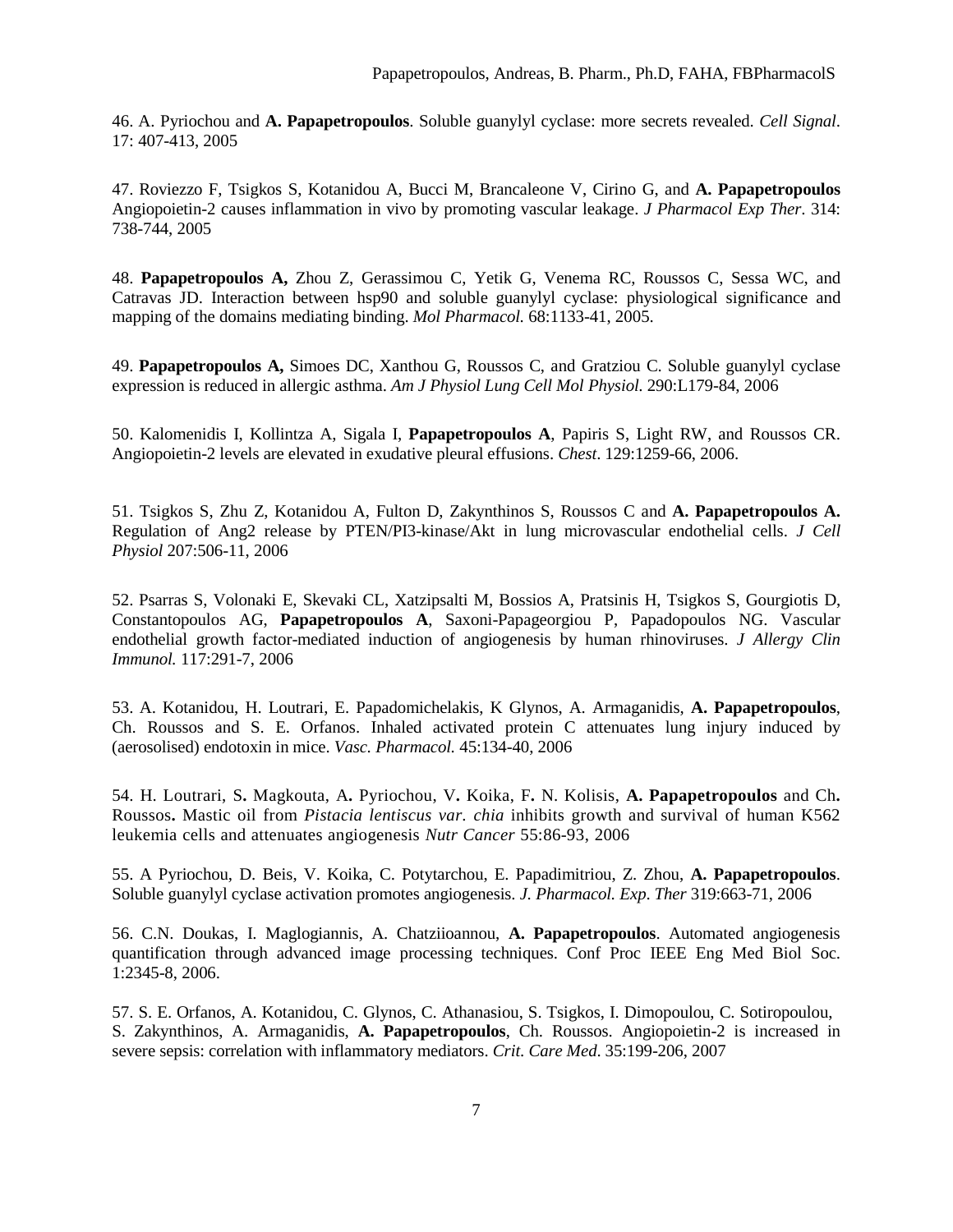58. A Pyriochou, Z. Zhou, V. Koika, C. Petrou, P. Cordopatis, W. C. Sessa, **A. Papapetropoulos.** The phosphodiesterase 5 inhibitor sildenafil stimulates angiogenesis through a protein kinase G/MAPK pathway *J Cell. Physiol* 211:197-204, 2007.

59. C. Glynos, A. Kotanidou, S.E. Orfanos, Z. Zhou, D.C. Simoes, C. Magkou, Ch. Roussos, **A. Papapetropoulos**, Soluble Guanylyl Cyclase Expression is Reduced in LPS-induced Lung Injury. *Am J Physiol Regul Integr Comp Physiol.* 292: R1448-55, 2007.

60. C. Gerassimou, A. Kotanidou, Z. Zhou, D. C. Simoes, Ch. Roussos, **A. Papapetropoulos** Regulation of soluble guanylyl cyclase expression by reactive oxygen species. *Br. J. Pharmacol*. 150: 1084-1091, 2007

61. A. Pyriochou , S. Tsigkos , T. Vassilakopoulos , T. Cottin , Z. Zhou, E. Gourzoulidou, C. Roussos, H. Waldmann, A. Giannis and **A. Papapetropoulos** Anti-angiogenic properties of a sulindac analogue *Br. J. Pharmacol* 152:1207-1214, 2007

62. A. Pyriochou, T. Vassilakopoulos, Z Zhou and **A. Papapetropoulos**. cGMP-dependent and independent angiogenesis-related properties of nitric oxide. *Life Sci* 81: 1549-1554, 2007

63. C. Li, L. Ruan, S. G. Sood, **A. Papapetropoulos**, D. Fulton and R. C. Venema. Role of eNOS phosphorylation at Ser-116 in regulation of eNOS activity in endothelial cells. *Vasc Pharmacol* 47:257- 264, 2007

64. T. Xia, C. Dimitropoulou, G. Antonova, C Snead, R.C. Venema, D. Fulton, S. Qian, C. Patterson, **A. Papapetropoulos** and J.D. Catravas. The chaperone-dependent E3 ligase, chip, ubiquitinates and mediates proteasomal degradation of soluble guanylyl cyclase. *Am. J. Physiol. Heart Circ Physiol.* 293: H300-3087, 2007

65. N. Rovina, **A. Papapetropoulos**, A. Kollintza, M. Michailidou, D. C. M. Simoes, C. Roussos, C. Gratziou. Vascular endothelial growth factor: an angiogenic factor reflecting airway inflammation in healthy smokers and in patients with bronchitis type of chronic obstructive pulmonary disease? *Resp. Res.* 8:53, 2007

66. D.C. Simoes, T. Vassilakopoulos, D. Toumpanakis, K. Petrochilou, C. Roussos, **A. Papapetropoulos**. Angiopoietin-1 Protects Against Airway Inflammation and Hyperreactivity in Asthma. *Am J Respir Crit Care Med*. 177:1314-21, 2008

67 . T. Fotopoulou, E.K. Iliodromitis, M. Koufaki, A. Tsotinis, A. Zoga, V. Gizas, A. Pyriochou, **A. Papapetropoulos**, I. Andreadou, D.T. Kremastinos. Design and synthesis of nitrate esters of aromatic heterocyclic compounds as pharmacological preconditioning agents. *Bioorg Med Chem.* 16:4523-31, 2008

68. A. Pyriochou, G. Olah, EA Deitch, C Szabó C, **A. Papapetropoulos**. Inhibition of angiogenesis by the poly(ADP-ribose) polymerase inhibitor PJ-34. *Int J Mol Med*. 22:113-8, 2008.

69. Z. Zhou, A. Pyriochou, A. Kotanidou, G. Dalkas, M.V. Eickels, G. Spyroulias, C. Roussos C, **A. Papapetropoulos**. Soluble guanylyl cyclase (sGC) activation by HMR-1766 (ataciguat) in cells exposed to oxidative stress. *Am J Physiol Heart Circ Physiol. 295:H1763-71, 2008*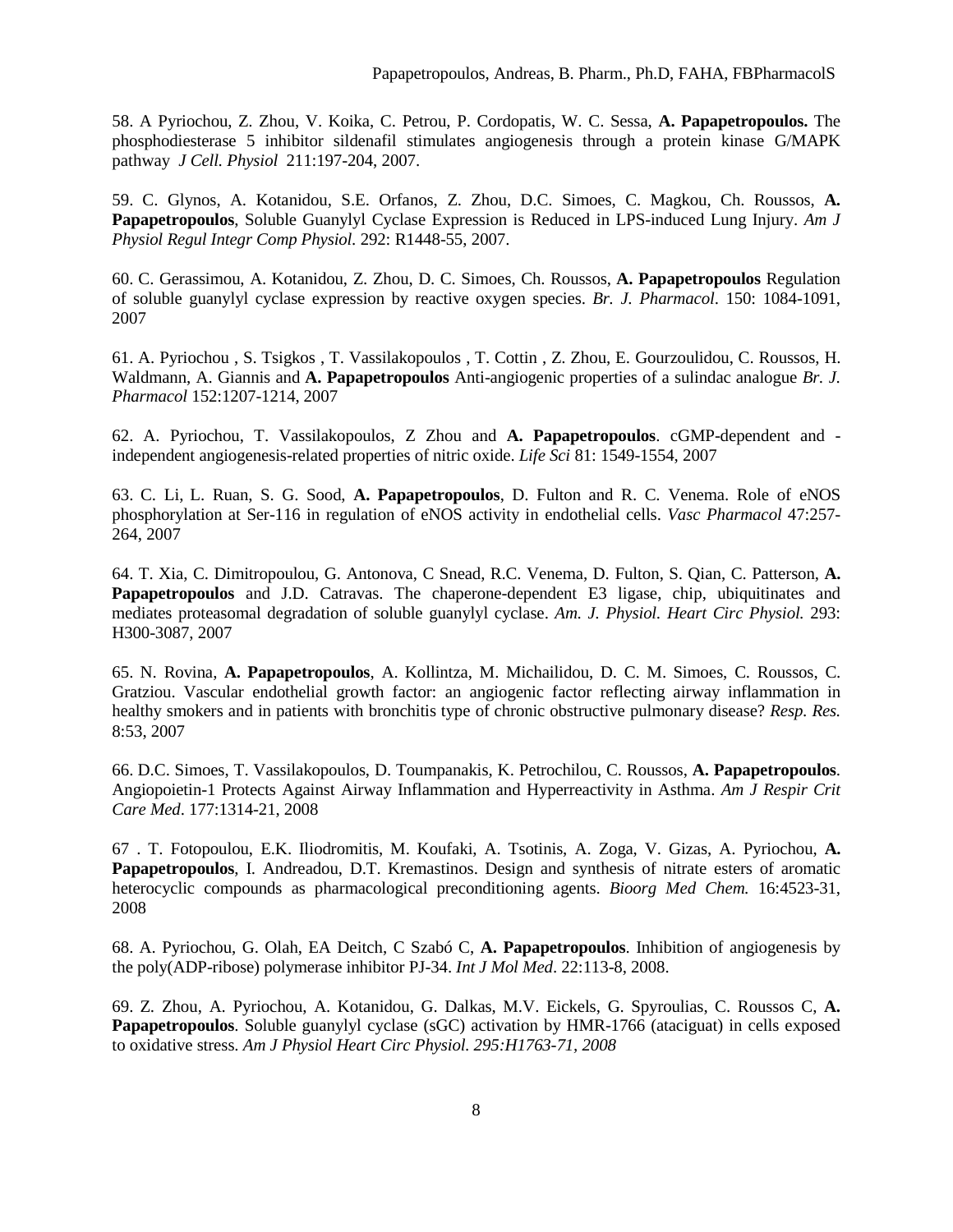70. G. Haramis, Z. Zhou, A. Pyriochou, M. Koutsilieris, C. Roussos C, **A Papapetropoulos**. cGMPindependent anti-tumour actions of the inhibitor of soluble guanylyl cyclase, ODQ, in prostate cancer cell lines. *Br J Pharmacol*. 155:804-13, 2008

71. Z. Zhou, N. Sayed, A. Pyriochou, C. Roussos, D. Fulton, A. Beuve, **A Papapetropoulos**. Protein Kinase G Phosphorylates Soluble Guanylyl Cyclase on Serine 64 and Inhibits Its Activity. *Arterioscler Thromb Vasc Biol.* 28:1803-10, 2008

72. C. Gratziou, N. Rovina, M. Makris, D. C. Simoes, **A. Papapetropoulos**, C. Roussos. Breath markers of oxidative stress and airway inflammation in Seasonal Allergic Rhinitis *Int J Immunopathol. Pharmacol*. 21:949-57, 2008

73. Papapetropoulos S, Glynos K, Zhou Z, Orfanos SE, Mitsi G, **Papapetropoulos A**. The insertion/deletion polymorphism of the angiotensin converting enzyme (ACE) in Parkinson's disease. *Open Neurol J.* 2:66-70, 2008.

74. C. Moschos, I. Psallidas, A. Kollintza, S. Karabela, **A. Papapetropoulos**, S. Papiris, R.W. Light, C. Roussos, G. T. Stathopoulos, I. Kalomenidis. The angiopoietin/Tie2 axis mediates malignant pleural effusion formation. *Neoplasia*. 11:298-304, 2009.

75. M. Sharma, Z. Zhou, H. Miura, **A. Papapetropoulos**, E. T. McCarthy, R. Sharma, V. J. Savin, E. A. Lianos. ADMA Injures Glomerular Filtration Barrier: Role of Nitric Oxide and Superoxide. *Am J Physiol Renal Physiol.* 296:F1386-95, 2009

76. D. Toumpanakis, M.H. Karatza, P. Katsaounou, C. Roussos, S. Zakynthinos, **A. Papapetropoulos**, T. Vassilakopoulos. Antioxidant Supplementation Alters Cytokine Production From Monocytes. *J Interferon Cytokine Res.* 29:741-8, 2009.

77. K. Spyridonidou, M. Fousteris, A Marazioti, A. Chatzianastasiou, **A. Papapetropoulos**, S. Nikolaropoulos. Tricyclic indole and dihydroindole derivatives as new inhibitors of soluble guanylate cyclase. *Bioorg Med Chem Lett*. 19:4810-3, 2009

78. H. Kranidioti, S.E. Orfanos, I. Vaki, A. Kotanidou, M. Raftogiannis, I. Dimopoulou, A. Kotsaki, A. Savva, **A. Papapetropoulos**, A. Armaganidis, E.J. Giamarellos-Bourboulis. Angiopoietin-2 is increased in septic shock: evidence for the existence of a circulating factor stimulating its release from human monocytes. *Immunol Lett*. 125:65-71, 2009.

79. Magkouta S, G.T. Stathopoulos I. Psallidas, **A. Papapetropoulos**, F.N. Kolisis, C. Roussos, H. Loutrari. Protective effects of mastic oil from Pistacia lentiscus variation chia against experimental growth of lewis lung carcinoma. *Nutr Cancer*. 61:640-8; 2009.

80. **A. Papapetropoulos**, Pyriochou A, Altaany Z, Yang G, Marazioti A, Zhou Z, Jeschked MG, Branskid L.K., Herndon D.N., Wang R. and Szabo C. Hydrogen sulfide is an endogenous stimulator of angiogenesis. *Proc Natl. Acad Sci USA* 106:21972-7, 2009

81. von Wantoch Rekowski M., A. Pyriochou, N. Papapetropoulos, A. Stößel, **A**. **Papapetropoulos,** A. Giannis. Synthesis and biological evaluation of oxadiazole derivatives as inhibitors of soluble guanylyl cyclase. *Bioorg Med Chem*. 18:1288-1296, 2010.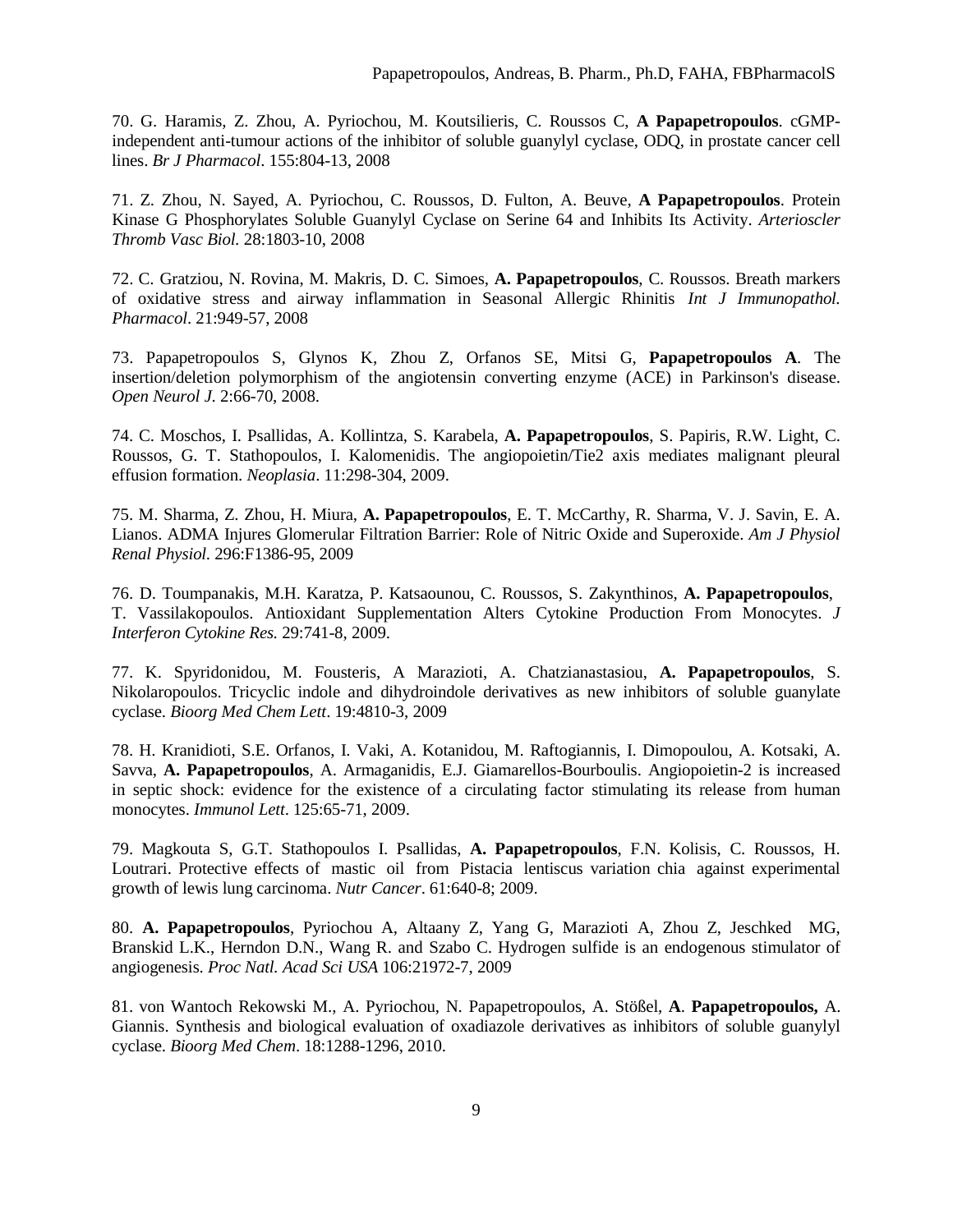82. Makris A.C., Y. Sotzios, Z. Zhou, M. Makropoulou, N. Papapetropoulos, P. Zacharatos, A. Pyriochou, C. Roussos, **A. Papapetropoulos**, T. Vassilakopoulos. Nitric Oxide Stimulates Interleukin-6 Production in Skeletal Myotubes. *J Interferon Cytokine Res*. 30:321-7, 2010.

83. Morbidelli L., A. Pyriochou, S. Filippi, I. Vasileiadis, C. Roussos, Z. Zhou, H. Loutrari, J. Waltenberger, A. Stössel, A. Giannis, M. Ziche, **A. Papapetropoulos**. The soluble guanylyl cyclase inhibitor NS-2028 reduces vascular endothelial growth factor-induced angiogenesis and permeability. *Am J Physiol Regul Integr Comp Physiol.*; 298:R824-32, 2010.

84. Church J.E., J. Qian, S. Kumar, S.M Black, R.C. Venema, **A. Papapetropoulos**, D.J. Fulton. Inhibition of endothelial nitric oxide synthase by the lipid phosphatase PTEN. *Vascul Pharmacol.* 52:191- 8, 2010

85. **A. Papapetropoulos**\*, M. Bucci\*, V. Vellecco, Z. Zhou, A. Pyriochou, C. Roussos, F. Roviezzo, V. Brancaleone, G. Cirino. Hydrogen Sulfide Is an Endogenous Inhibitor of Phosphodiesterase Activity *Arterioscler Thromb Vasc Biol*. 30:1998-2004, 2010 \* contributed equally

86. V. Koika, Z. Zhou, I. Vasileiadis, C. Roussos, F. Finetti, M. Monti, L. Morbidelli, A. **Papapetropoulos.** PKG-I inhibition attenuates vascular endothelial growth factor-stimulated angiogenesis. *Vascul Pharmacol*., 53:215-222, 2010

87. I. Sigala, P. Zacharatos, D. Toumpanakis, T. Michailidou, O. Noussia, S. Theocharis, C. Roussos, **A. Papapetropoulos**, T. Vassilakopoulos. MAPKs and NF-κB differentially regulate cytokine expression in the diaphragm in response to resistive breathing. The role of oxidative stress. *Am J Physiol Regul Integr Comp Physiol*. 300:R1152-62, 2011

88. K. Suzuki, G. Olah, K. Modis, C. Coletta, G. A. Kulp, D. Gerö, P. Szoleczky, T. Chang, Z. Zhou, L. Wu, R. Wang, **A. Papapetropoulos** and C. Szabo. Hydrogen sulfide replacement therapy protects the vascular endothelium in hyperglycemia by preserving mitochondrial function*. Proc Natl Acad Sci USA*., 108:13829-34, 2011

89. A. Marazioti, M. Bucci M, C. Coletta, V. Vellecco, P. Baskaran, C. Szabo, G. Cirino, A.R.Marques, B. Guerreiro, A.M. Gonçalves, J.D. Seixas, A. Beuve, C.C. Romão, **A. Papapetropoulos**. Inhibition of nitric oxide-stimulated vasorelaxation by carbon monoxide-releasing molecules. *Arterioscler Thromb Vasc Biol*.31:2570-2576, 2011

90. Loutrari H, Magkouta S, Papapetropoulos A, Roussos C. Mastic oil inhibits the metastatic phenotype of mouse lung adenocarcinoma cells. Cancers. 3:789-801, 2011.

91. G.M. Palmer, Z. Tiran, Z. Zhou, M.E. Capozzi, W. Park, C. Coletta, A. Pyriochou, Y. Kliger, O. Levy, I. Borukhov, M.W. Dewhirst, G. Rotman, J.S. Penn, and **A. Papapetropoulos.** A Novel Angiopoietin-derived Peptide Displays Anti-angiogenic Activity and Inhibits Tumor-induced and Retinal Neovascularization *Br. J. Pharmacol*. 165:1891-903, 2012

92. Z. Zhou\*, M. von Wantoch Rekowski\*, C. Coletta, C. Szabo, M. Bucci, G. Cirino, S. Topouzis, **A. Papapetropoulos**\*, A Giannis\*. Thioglycine and L-thiovaline: biologically active H2S-donors. *Bioorg. Med. Chem.* 20:2675-8, 2012 \* contributed equally.

93. Ι. Andreadou, D. Farmakis, Ε. Prokovas, F. Sigala, Α. Zoga, K. Spyridaki, **A. Papapetropoulos**, Μ. Anastasiou-Nana, D. Th. Kremastinos, Ε.Κ.Iliodromitis. Short-term statin administration in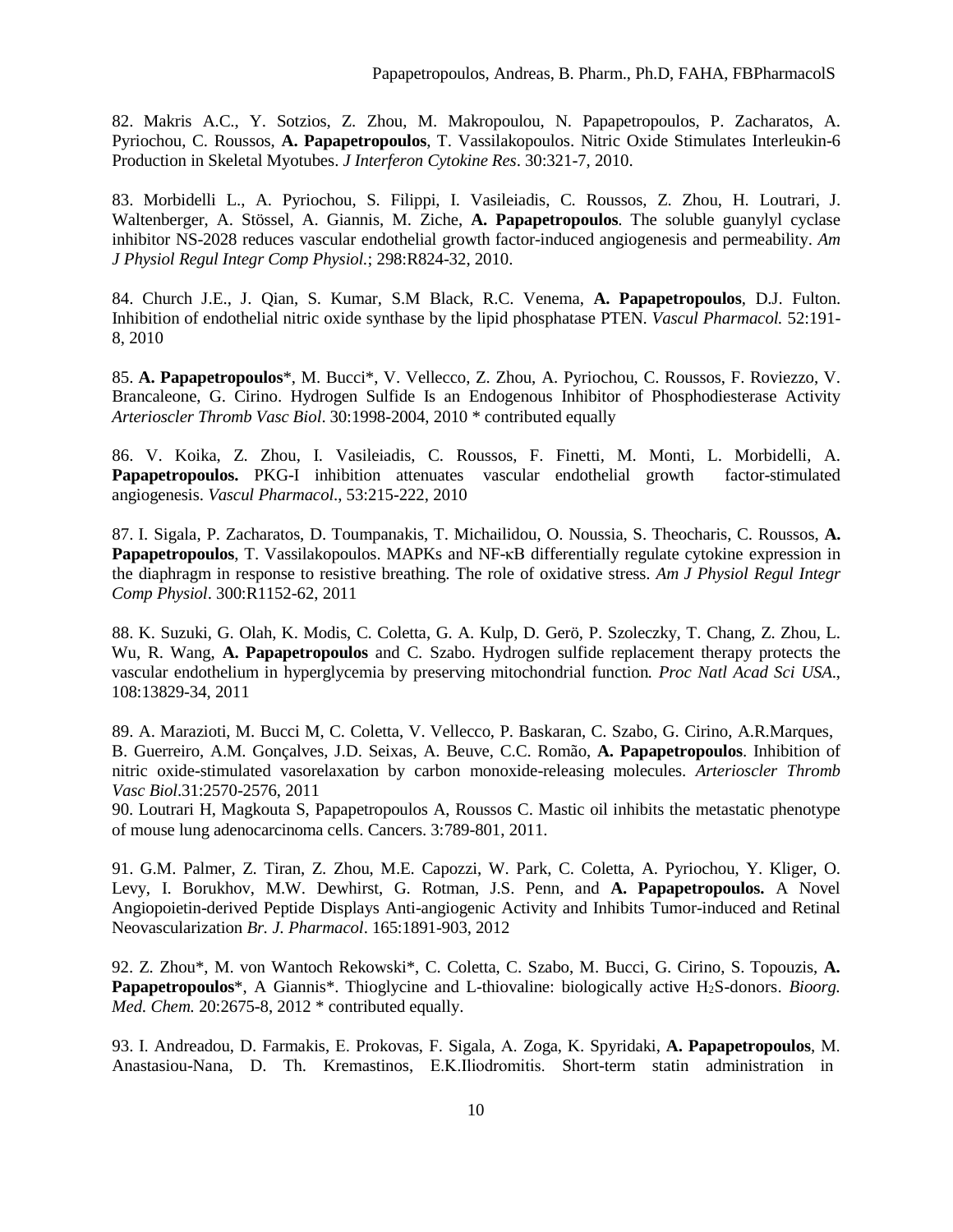hypercholesterolemic rabbits resistant to postconditioning: effects on infarct size, endothelial nitric oxide synthase and nitro-oxidative stress. *Cardiovasc Res*. 94:501-9, 2012

94. C. Coletta, **A. Papapetropoulos**, K. Erdelyi, G. Olah, K. Modis, P. Panopoulos, D. Gero, C. Szabo. Hydrogen sulfide and nitric oxide are mutually dependent in the regulation of vascular function. *Proc Natl Acad Sci USA* 109:9161-6, 2012.

95. P-A. Crassous, S. Couloubaly, Z. Zhou, P. Baskaran, D. Kim, **A. Papapetropoulos**, X. Fioramonti, W. Duran, and A. Beuve. Soluble guanylyl cyclase is a target of Angiotensin II-induced nitrosative stress in a hypertensive rat model. *Am. J. Physiol. (Heart & Circ. Physiol.)* 303:H597-604, 2012.

96. I.M. Tzepi, E. J. Giamarellos-Bourboulis, D.P. Carrer, T. Tsaganos, R. Claus, I. Vaki, A. Pelekanou, A. Kotsaki, V. Tziortzioti, S. Topouzis, M. Bauer, **A.Papapetropoulos.** Angiopoietin-2 enhances survival in experimental sepsis induced by multidrug-resistant Pseudomonas aeruginosa. *J. Pharmacol. Exp. Ther*. 343:278-87, 2012.

97. I. Sigala, P. Zacharatos, S. Boulia, D. Toumpanakis, T. Michailidou, D. Parthenis, C. Roussos, **A. Papapetropoulos**, S.N. Hussain, T. Vassilakopoulos. Nitric oxide regulates cytokine induction in the diaphragm in response to inspiratory resistive breathing. *J.Appl. Physiol*. 113:1594-603, 2012.

98. M. Bucci, **A. Papapetropoulos\***, V. Vellecco, Z. Zhou, A. Zaid, P. Giannogonas, A. Cantalupo, S. Dhayade, K. P. Karalis, R. Wang, R. Feil, G. Cirino. cGMP-dependent protein kinase contributes to hydrogen sulfidestimulated vasorelaxation. *PLOS One* 7:e53319. doi: 10.1371/journal.pone.0053319, 2012 \*Corresponding author

99. K. Módis, C. Coletta, K. Erdélyi, **A. Papapetropoulos**, C. Szabo. Intramitochondrial hydrogen sulfide production maintains mitochondrial electron flow and supports cellular bioenergetics. *FASEB J*. 27:601-11, 2013.

100. I. Kyriazis, G. C. Kagadis, P. Kallidonis, I Georgiopoulos, A. Marazioti, A. Geronasiou, D. Liourdi, G. Loudos, V. Schinas, D. Apostolopoulos, H. Papadaki, C. Flordellis, G. C. Nikiforidis, **A. Papapetropoulos**, E. M. Liatsikos. PDE5 inhibition against acute renal ischemia reperfusion injury 3 in rats: does vardenafil offer protection? *World J. Urol*. 31:597-602, 2013.

101. A. Asimakopoulou, P. Panopoulos, C. T. Chasapis, C. Coletta, Z. Zhou, G. Cirino, A. Giannis, C. Szabo, G. A. Spyroulias, **A. Papapetropoulos**. Selectivity of commonly used pharmacological inhibitors for cystathionine beta synthase (CBS) and cystathionine gamma lyase (CSE). *Br. J. Pharmacol*. 169: 922–932, 2013.

102. K. Módis, A. Asimakopoulou, C. Coletta, **A. Papapetropoulos**, C. Szabo. Oxidative stress suppresses the positive bioenergetic effect of the 3-mercaptopyruvate/3-mercaptopyruvate sulfurtransferase / hydrogen sulfide pathway. *Biochem. Biophys. Res. Commun*. 433:401-7, 2013.

103. D. P. Carrer, K. Kotzampassi, B. Fyntanidou, V. Grosomanidis. **A.Papapetropoulos**, M. Lymperi, E. Giamarellos-Bourboulis, Modulation of the release of Ang-2 in experimental endotoxic shock by a species-specific circulating factor. *Injury* 44, 935–940, 2013

104. C. Glynos, L. L. Dupont, T. Vassilakopoulos, **A. Papapetropoulos**, P. Brouckaert, A. Giannis, G. F. Joos, K. R. Bracke, G. G. Brusselle.The role of soluble guanylyl cyclase in Chronic Obstructive Pulmonary Disease. *Am. J. Respir Crit. Care Med.* In press